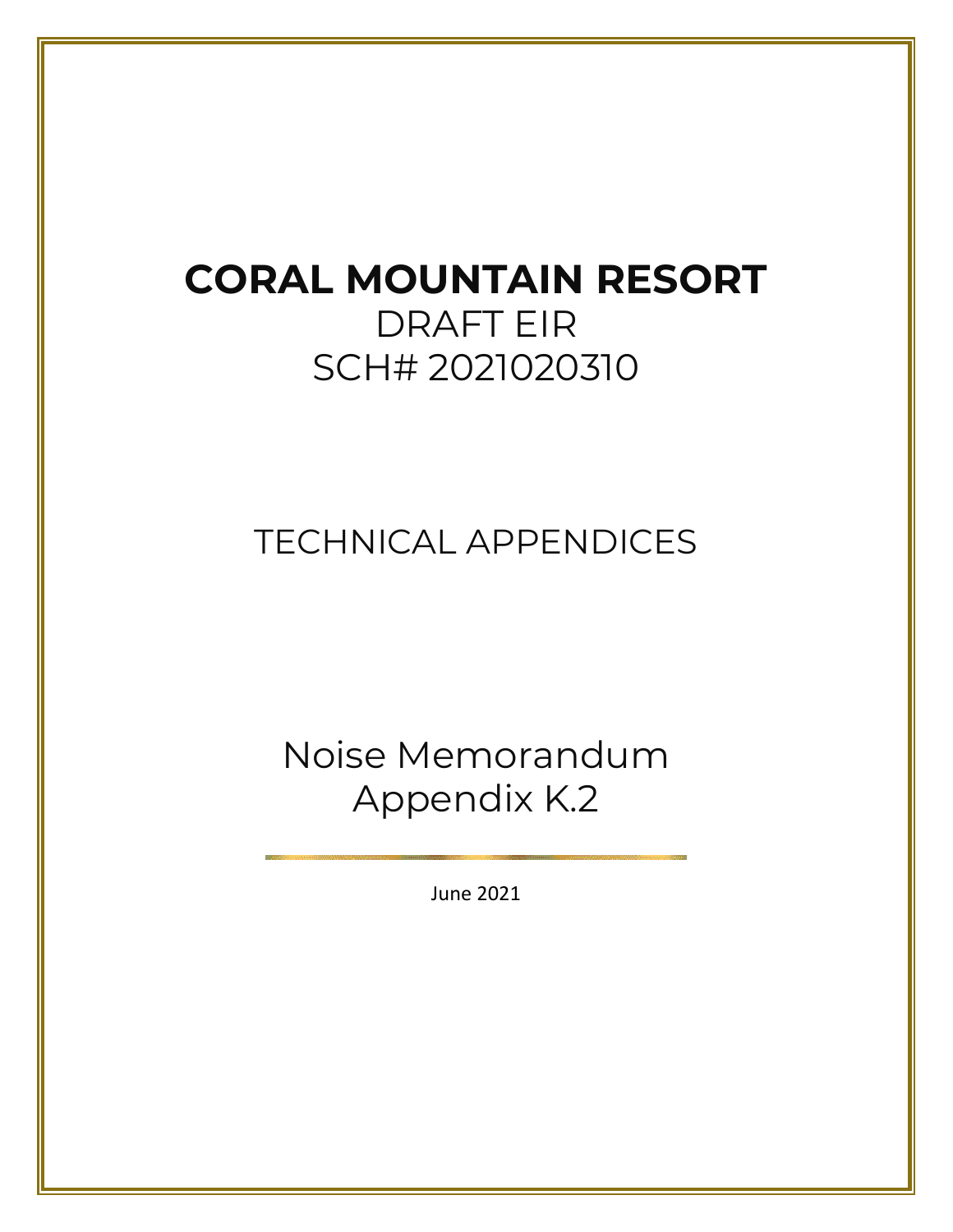

urbanxroads.com

April 20, 2021

Mr. Garrett Simon CM Wave Development LLC 2440 Junction Place, Suite 200 Boulder, CO 80301

## **SUBJECT: THE WAVE AT CORAL MOUNTAIN NOISE MEMORANDUM**

Dear Mr. Garrett Simon:

Urban Crossroads, Inc. is pleased to submit this Memorandum for The Wave at Coral Mountain ("Project"), which is in the City of La Quinta. The purpose of this memo is to address the key questions that were raised during the Notice of Preparation (NOP) Project scoping meeting.

- 1. **Will loudspeaker noise "bounce off of Coral Mountain" and increase noise levels?** Coral Mountain is considered a soft surface that will likely absorb rather than reflect noise back towards sensitive receiver locations. The direct line of sight between the noise source and the receiver is the primary path of sound transmission that was considered in the *Coral Mountain Specific Plan Noise Impact Analysis*. Field studies conducted by the FHWA have shown that the reflection from barriers and buildings does not substantially increase noise levels (1). If all the noise striking a structure was reflected back to a given receiving point, the increase would be theoretically limited to 3 dBA. Further, not all the acoustical energy is reflected back to same point. Some of the energy would go over the structure, some is reflected to points other than the given receiving point, some is scattered by ground coverings (e.g., grass and other plants), and some is blocked by intervening structures and/or obstacles (e.g., the noise source itself). Additionally, some of the reflected energy is lost due to the longer path that the noise must travel. FHWA measurements made to quantify reflective increases in traffic noise have not shown an increase of greater than 1-2 dBA; an increase that is not perceptible to the average human ear.
- 2. **Were loudspeaker announcements considered in the noise study?** Yes. The reference noise level measurements include loudspeaker announcements that were considered in the operational noise analysis section of the *Noise Impact Analysis*. As indicated in section 10.1.1 of the *Noise Impact Analysis,* Prior to each wave, the control tower announces the event over the public address system.
- 3. **Would noise measurements across "agricultural fields" be decreased compared to the desert floor? (this was in regard to the measurements taken at the Lemoore site.)** Both agricultural fields and desert floors are considered soft surfaces for the purposes sound propagation. Only hard surfaces such as pavement would change the sound attenuation characteristics of the Project. In addition, the wave basin/wave machine reference noise level measurements were taken during peak wave noise events at 12 feet. The reference noise level measurements themselves do not include any sound attenuation for the "agricultural fields."